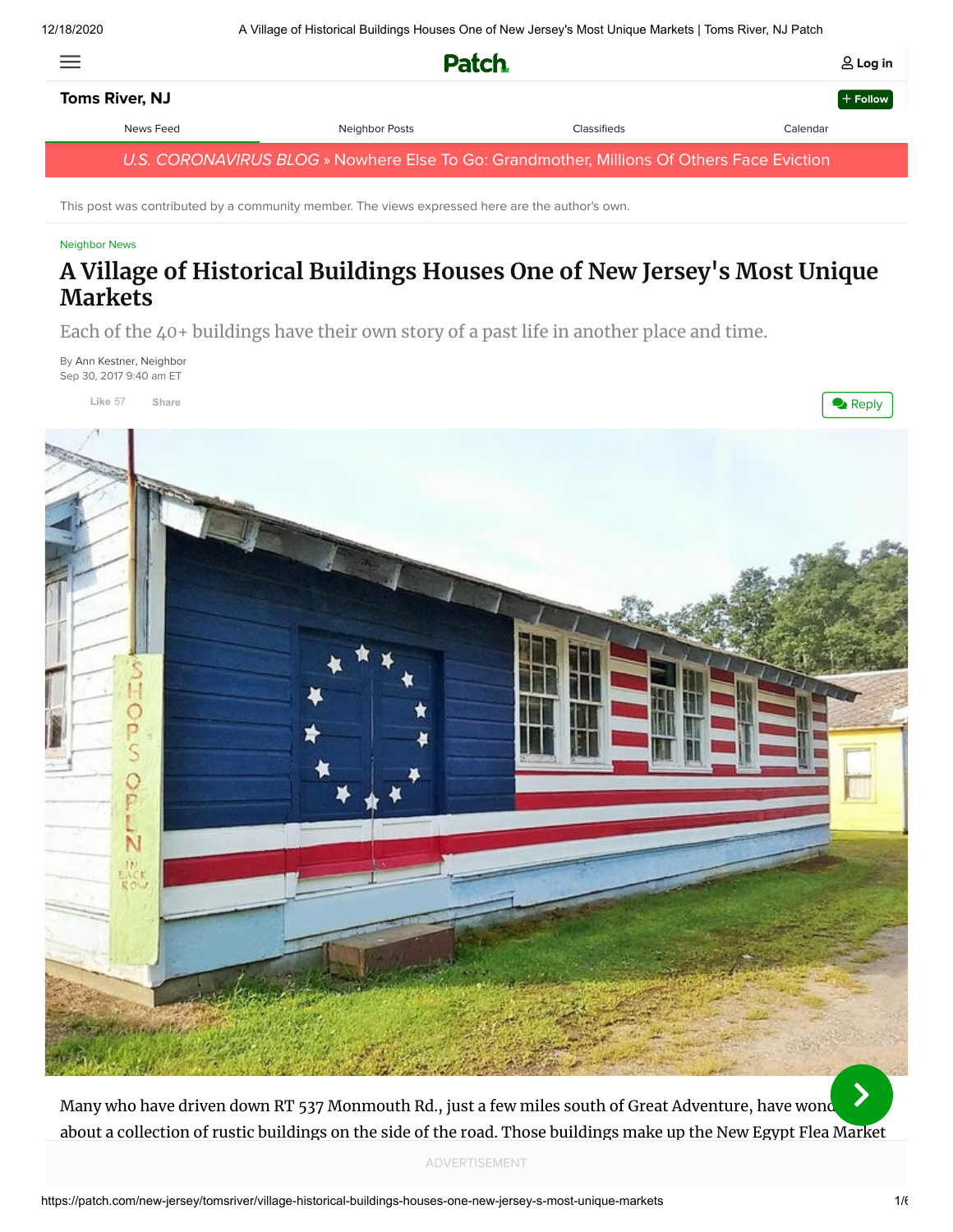12/18/2020 A Village of Historical Buildings Houses One of New Jersey's Most Unique Markets | Toms River, NJ Patch

Village, a place where even the building have a rich history. Each of the 40+ buildings have their own story of a past life in another place and time.

ADVERTISEMENT

In the late 1950's, the town of New Egypt lost their local farmers market. Esler (Les) Heller had just returned from serving in the Navy and noticed that the vendors were looking for a new market. It was then that Mr. Heller decided to use the land near his home as a new venue for livestock auctions and produce sales. Soon after opening his new market in 1959, Mr. Heller added tables for second hand and antique sales and The New Egypt Flea Market Village was alive and thriving.

In the late sixties, Mr. Heller began bringing in buildings. One by one they arrived from towns throughout central and southern New Jersey. Many of the buildings were destined for demolition, but he preserved them by bringing them into the market and giving them a new purpose. He laid them out in a village setting with dirt roads. The last of the buildings arrived in the mid 1970's and nearly all the buildings are still standing today.



Among the buildings is approximately sixteen WWII era army barracks purchased from Fort Dix. Once home to soldiers, the barracks now house everything from a furniture store to a food pantry. The market has three rows, or roads. The back road has a dozen old barracks each painted a different color. Most of the barracks are section off into two independently run shops.

Another four barracks are located on the front road, one of which was painted with a patriotic American flag mural. Visible from the road, it has become the most iconic building in the village.



ADVERTISEMENT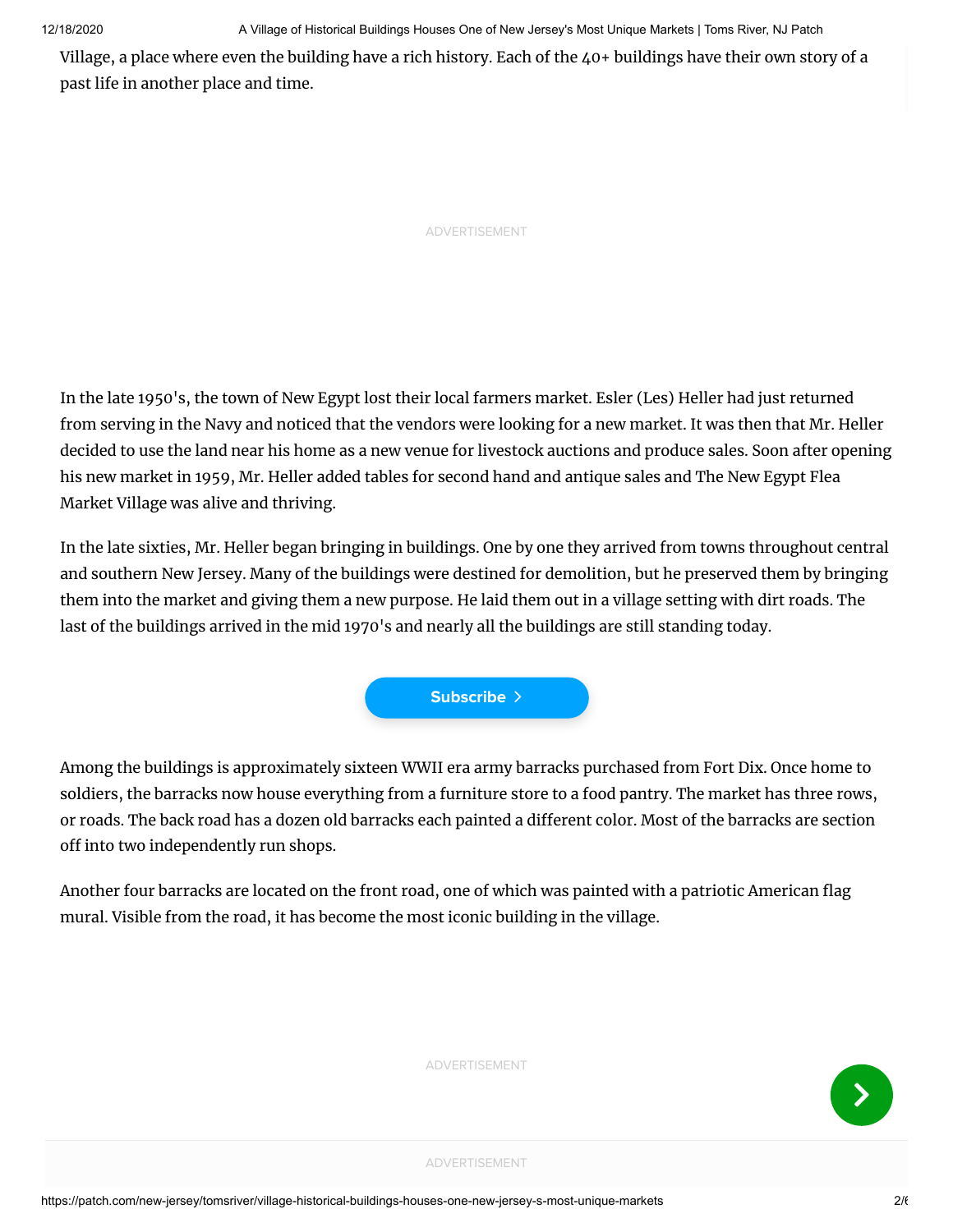Along the front road also stands the oldest school house from a nearby town. A century ago, its one room taught reading, writing and arithmetic. Now, as Glen's Hut, it's spent nearly two decades housing Southwestern American treasures and other historical items.

The school's red exterior is long gone, replaced with a bright yellow. Who choose that color and why someone would paint an old school house yellow remains a mystery. But that's the way it is here. Each shop owner adds their own touch to each building and as the years pass the unique characteristics of each one grows.

ADVERTISEMENT

Unusual colors are typical here at the market. Towards the end of the front road stand three old officer's quarters, also purchased from Fort Dix. One, a baby blue with cedar shakes, is home to Everything Under the Sun and Moon. It's neighbor, a pastel pink building, is the home of the Poetry & Arts Barn, which hosts poetry readings and writing workshops.

Not all the buildings have a military and educational background. The second road has more than a dozen and a half buildings with an exciting past. They came from a variety of resorts and camps that were popular decades ago. Think of the movie Dirty Dancing. That's the type of resorts where these buildings once stood. When the heyday for those resorts came to an end, Mr. Heller saved many of the cottages from destruction by bringing them to the village. Now, they're filled with antiques, collectables, refurbished furniture, and vintage items.



One of the most unusual buildings is the office. Its past life was a Dairy Queen. But now, it plays double duty as

the New Egypt Flexible and as an antique and as an antique and collectables shop run by the main by the market  $\lambda$ 

 $\sum$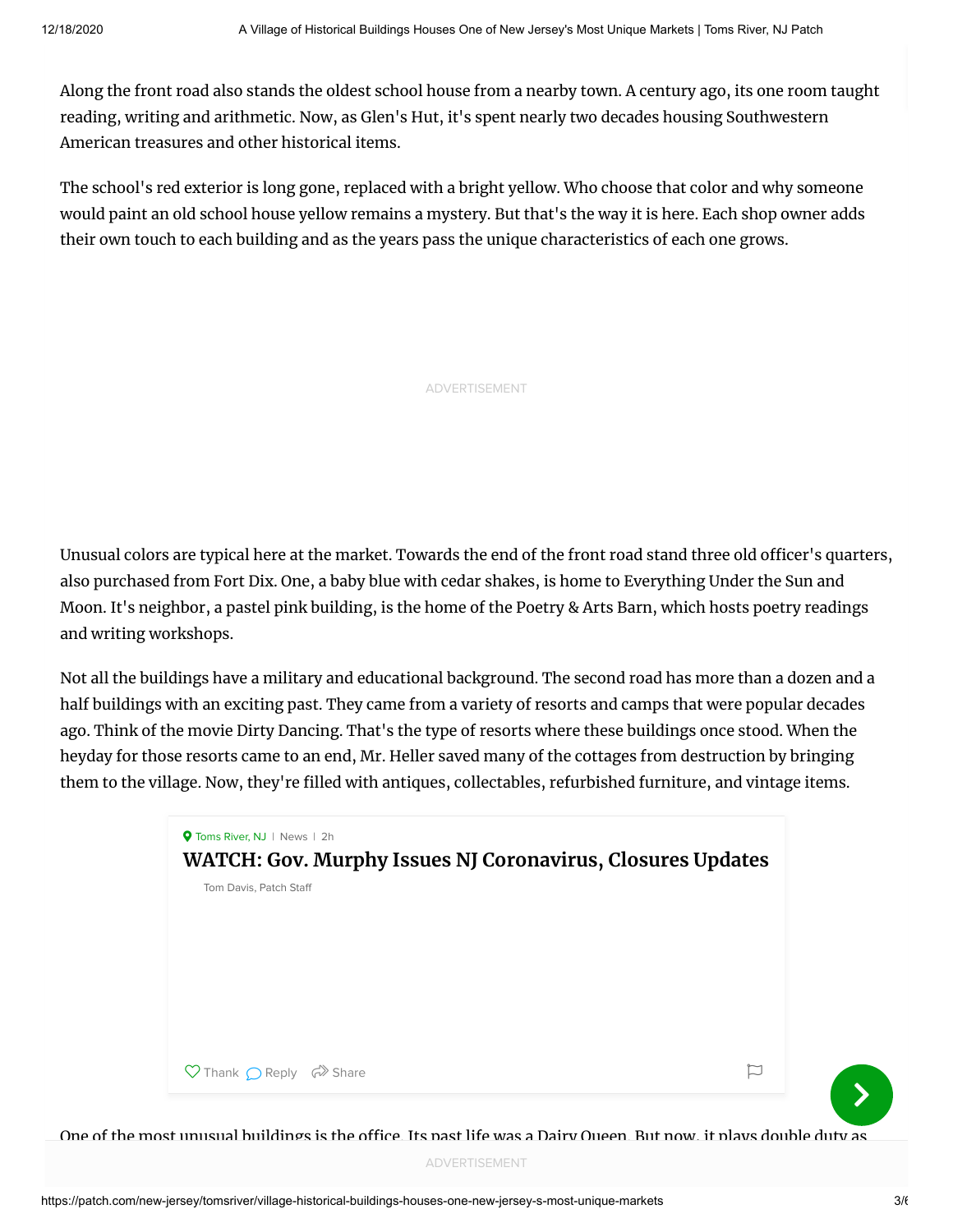manager (Mr. Heller's son-in-law) Keith Warner.

In total, there's more than forty historical buildings in the New Egypt Flea Market Village and even more unique shops. The market is located at 933 Monmouth Rd (RT 537), Cream Ridge, NJ, 08527 and is open every Wednesday and Sunday, year-round from 8 am to 2 pm.



The views expressed in this post are the author's own. Want to post on Patch? Register for a user account.

ADVERTISEMENT

[See more local news](https://patch.com/new-jersey/tomsriver)

Loading... : :

# **Latest News Nearby**

- 1. **Q** [Brick, NJ News](https://patch.com/new-jersey/brick)
- **[Gov. Murphy: NJ Opening 6 COVID Vaccine 'Megasites:' Here's Where](https://patch.com/new-jersey/tomsriver/s/hcrxh/gov-murphy-nj-opening-6-covid-vaccine-megasites-heres-where)**
- 2.  $\bullet$  [Toms River, NJ News](https://patch.com/new-jersey/tomsriver) **[Parkway Entrance In South Toms River Closing Friday For Roadwork](https://patch.com/new-jersey/tomsriver/parkway-entrance-south-toms-river-closing-friday-roadwork)**
- **3. •** [Toms River, NJ News](https://patch.com/new-jersey/tomsriver) **[1 In 4 Ocean County Hospital Beds Occupied By COVID Patients](https://patch.com/new-jersey/tomsriver/1-4-ocean-county-hospital-beds-occupied-covid-patients)**
- 4. **Q** [Toms River, NJ News](https://patch.com/new-jersey/tomsriver) **[Meet 'Flick' From 'A Christmas Story' At Fundraiser In Toms River](https://patch.com/new-jersey/tomsriver/meet-flick-christmas-story-fundraiser-toms-river)**
- 5.  $\bullet$  [Freehold, NJ News](https://patch.com/new-jersey/freehold) **[Gov. Murphy Signs 4 NJ Coronavirus Bills In Law, Vetoes 2 Others](https://patch.com/new-jersey/tomsriver/s/hcr6k/gov-murphy-signs-4-nj-coronavirus-bills-law-vetoes-2-others)**

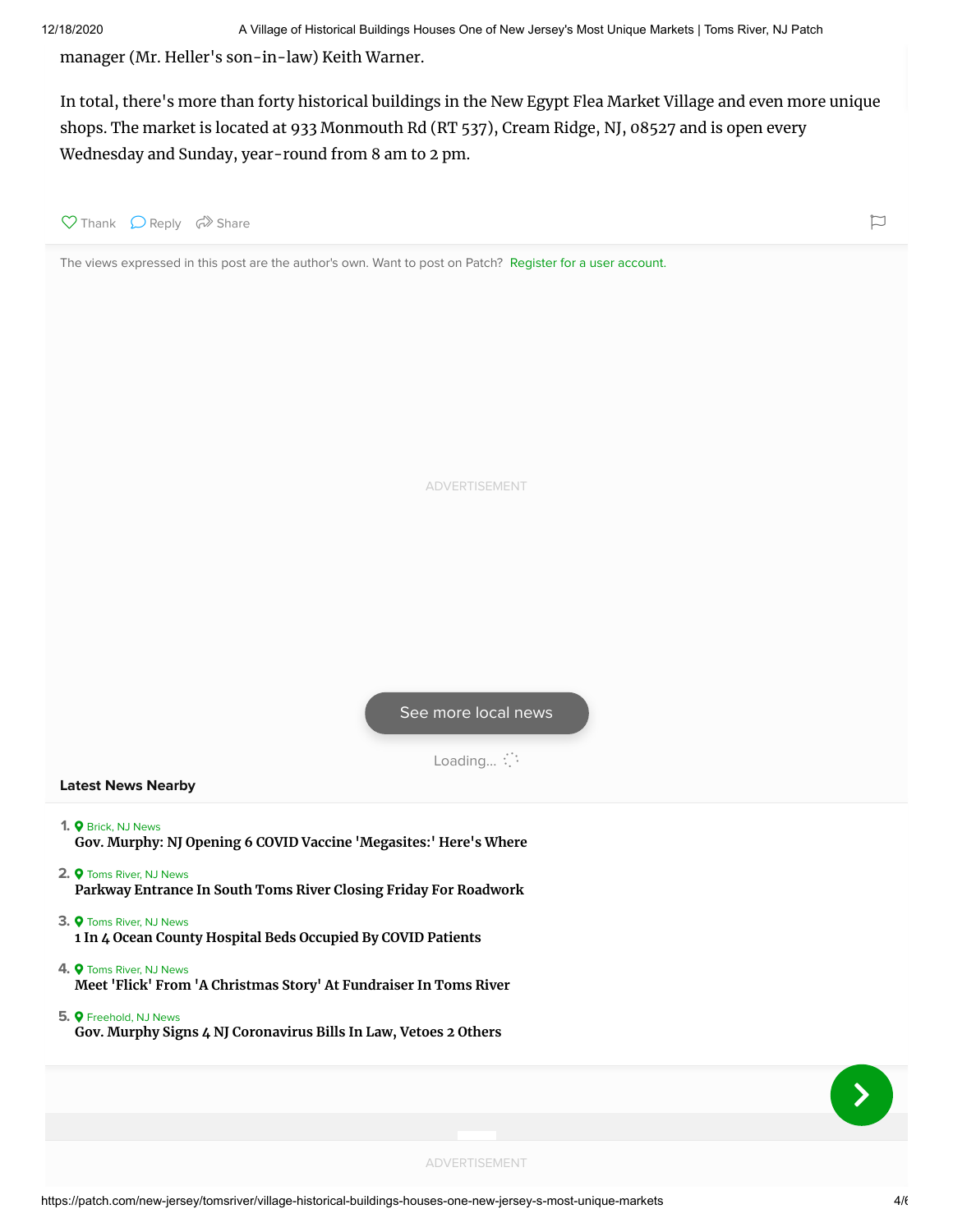### 12/18/2020 A Village of Historical Buildings Houses One of New Jersey's Most Unique Markets | Toms River, NJ Patch

Find out what s happening in your community on the Patch app

Stay up to date on crime and safety with the Neighbors app by Ring



[Brick](https://patch.com/new-jersey/brick)

[Berkeley](https://patch.com/new-jersey/berkeley-nj)

[Lakewood](https://patch.com/new-jersey/lakewood-nj)

[Point Pleasant](https://patch.com/new-jersey/pointpleasant)

[Lacey](https://patch.com/new-jersey/lacey)

[Manchester](https://patch.com/new-jersey/manchester-nj) [View All Communities](https://patch.com/map)

# **Topics**

[Arts & Entertainment](https://patch.com/new-jersey/tomsriver/arts-entertainment) [Business](https://patch.com/new-jersey/tomsriver/business)

[Classifieds](https://patch.com/new-jersey/tomsriver/classifieds)

[Community Corner](https://patch.com/new-jersey/tomsriver/around-town)

[Crime & Safety](https://patch.com/new-jersey/tomsriver/police-fire)

[Health & Fitness](https://patch.com/new-jersey/tomsriver/lifestyle)

[Home & Garden](https://patch.com/new-jersey/tomsriver/going-green)

[Kids & Family](https://patch.com/new-jersey/tomsriver/kids-family) [Local Voices](https://patch.com/new-jersey/tomsriver/small-business-voices)

[Neighbor Posts](https://patch.com/new-jersey/tomsriver/posts)

[Obituaries](https://patch.com/new-jersey/tomsriver/obituaries)

[Personal Finance](https://patch.com/new-jersey/tomsriver/personal-finance)

[Pets](https://patch.com/new-jersey/tomsriver/pets)

[Politics & Government](https://patch.com/new-jersey/tomsriver/politics)

[Real Estate](https://patch.com/new-jersey/tomsriver/real-estate)

[Restaurants & Bars](https://patch.com/new-jersey/tomsriver/restaurants-bars)

[Schools](https://patch.com/new-jersey/tomsriver/schools)

[Seasonal & Holidays](https://patch.com/new-jersey/tomsriver/holidays)

[Sports](https://patch.com/new-jersey/tomsriver/sports)

[Traffic & Transit](https://patch.com/new-jersey/tomsriver/traffic-transit)

[Travel](https://patch.com/new-jersey/tomsriver/travel)

[Weather](https://patch.com/new-jersey/tomsriver/weather)

**Corporate Info**

[About Patch](https://patch.com/about)